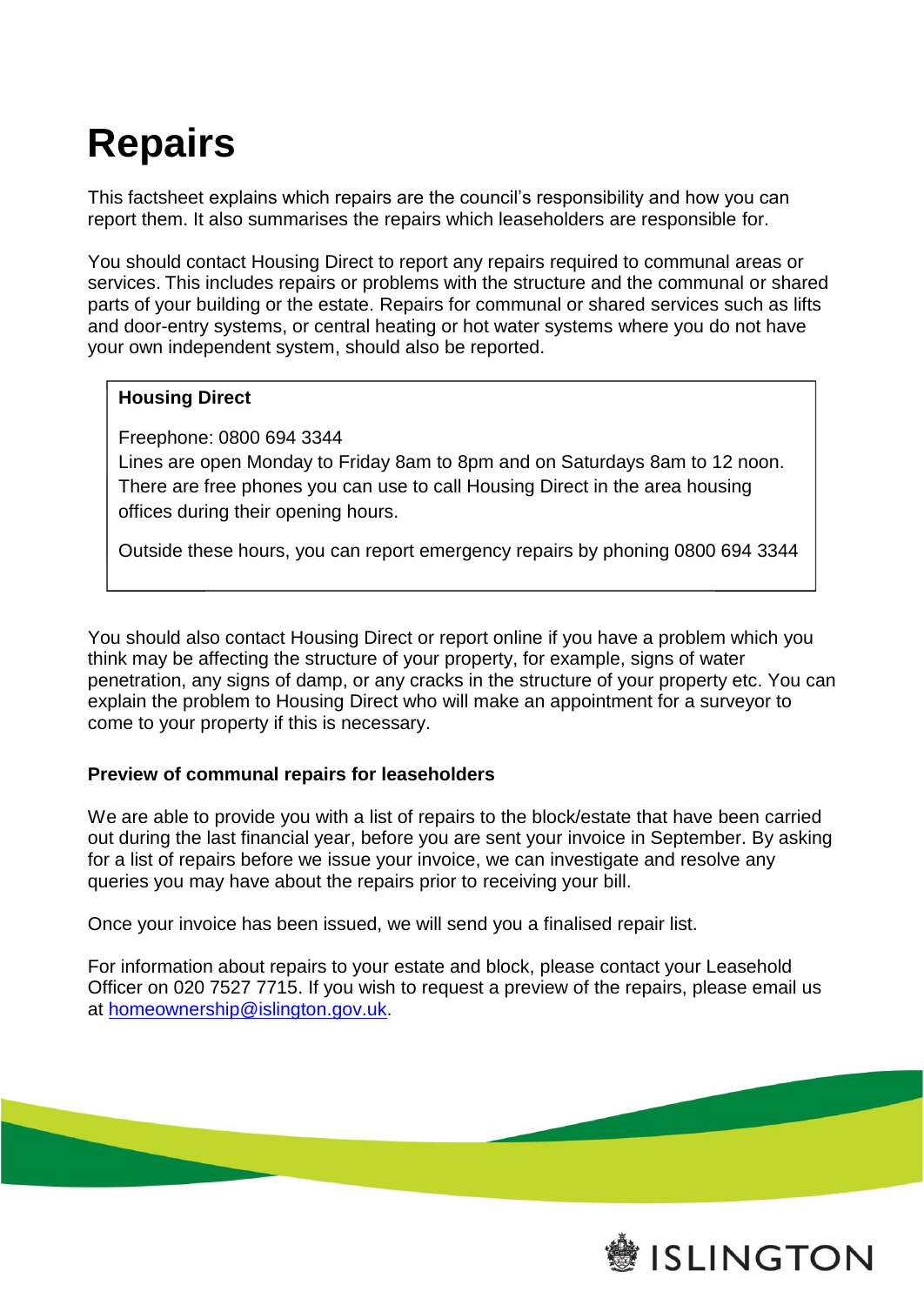## **Repairs responsibilities**

Your lease will set out exactly what you are responsible for repairing and maintaining, and what we are responsible for. The following is a general guide:

| Type of repair                                                                |                                                                                                           | Our            | Your             |
|-------------------------------------------------------------------------------|-----------------------------------------------------------------------------------------------------------|----------------|------------------|
|                                                                               |                                                                                                           | responsibility | responsibility   |
| <b>Carpentry inside</b><br>your flat                                          | Doors inside your property                                                                                |                | Yes              |
|                                                                               | <b>Skirting boards</b>                                                                                    |                | Yes              |
|                                                                               | Picture rails                                                                                             |                | $\overline{Yes}$ |
|                                                                               | Kitchen units                                                                                             |                | Yes              |
|                                                                               | Cupboards                                                                                                 |                | Yes              |
| <b>Central heating</b>                                                        | Communal system                                                                                           | Yes            |                  |
|                                                                               | Your own system including water<br>heaters, immersions heater and<br>fires                                |                | Yes              |
| <b>Chimneys</b>                                                               | Sweeping                                                                                                  |                | Yes              |
| <b>Decorating</b><br>communal areas                                           | Repairing and redecorating inside<br>walls and ceilings                                                   | Yes            |                  |
|                                                                               | Repairing and redecorating<br>outside walls                                                               | Yes            |                  |
|                                                                               | Outside door and window frames                                                                            | Yes            |                  |
| <b>Decorations inside</b><br>your flat                                        | Redecorating, including walls,<br>ceilings, doors, woodwork,<br>metalwork, papering walls and<br>ceilings |                | Yes              |
| Doors in communal<br>areas                                                    | Repairing or replacing                                                                                    | Yes            |                  |
| Doors: front or rear<br>entrance doors to<br>your own home                    | Door, door frames, hinges locks<br>and so on                                                              |                | Yes              |
| Dry risers (to provide<br>water to the fire<br>service if there is a<br>fire) | Repairing                                                                                                 | Yes            |                  |
| <b>Communal electrics</b>                                                     | Repairing the fittings                                                                                    | Yes            |                  |
|                                                                               | Rewiring                                                                                                  | Yes            |                  |
|                                                                               | Repairing door-entry systems                                                                              | Yes            |                  |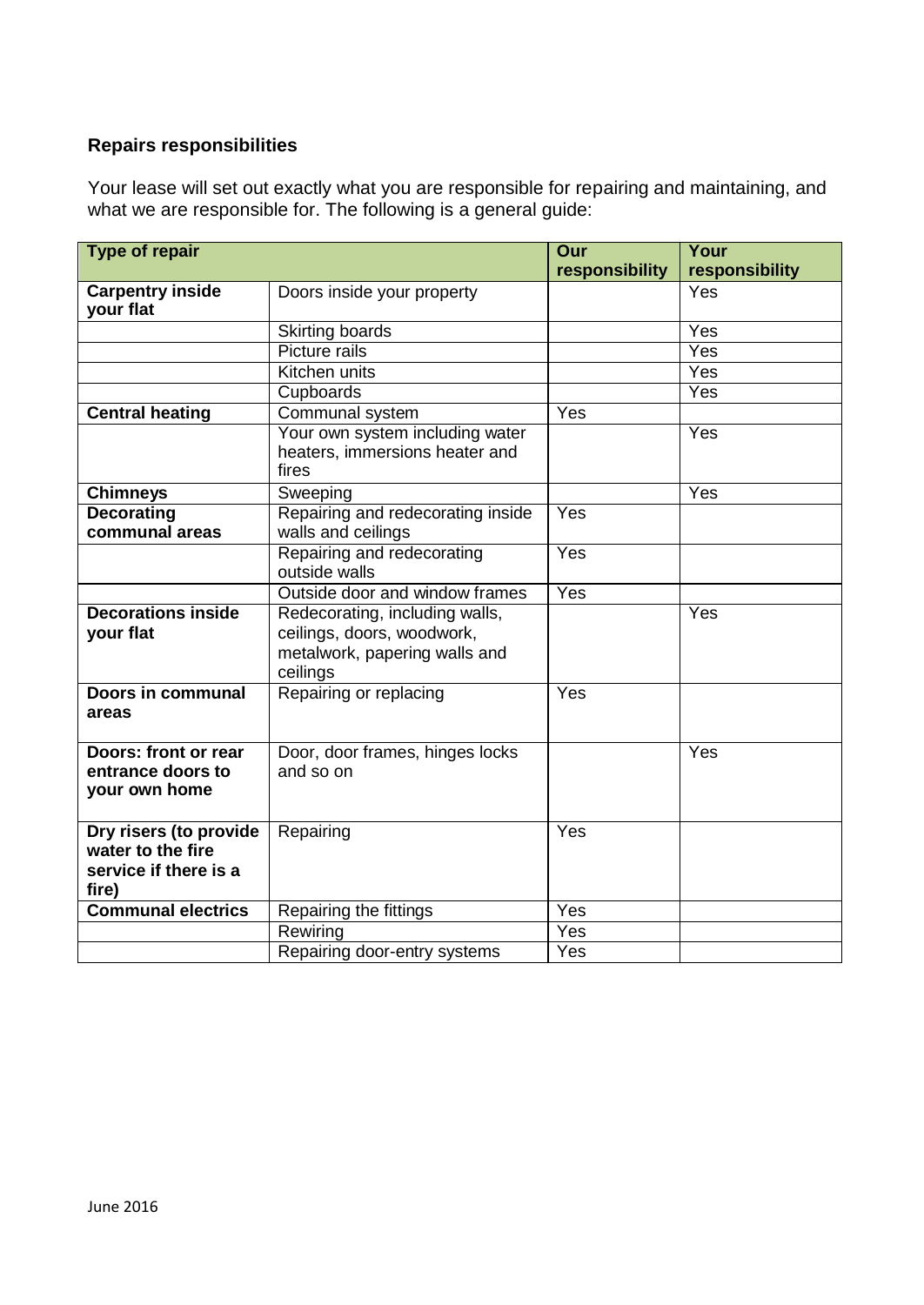| <b>Type of repair</b>                 |                                                                     | Our              | Your                                                                |
|---------------------------------------|---------------------------------------------------------------------|------------------|---------------------------------------------------------------------|
|                                       |                                                                     | responsibility   | responsibility                                                      |
| <b>Electrics inside your</b>          | Repairing and replacing the                                         |                  | Yes                                                                 |
| flat                                  | fittings                                                            |                  |                                                                     |
|                                       | Rewiring                                                            |                  | Yes                                                                 |
|                                       | Repair and replacing fuses                                          |                  | $\overline{Y}$ es                                                   |
|                                       | Repairing door bells                                                |                  | Yes                                                                 |
|                                       | Repairing the handsets on door-<br>entry systems                    | Yes              |                                                                     |
| <b>Flooring in</b><br>communal areas  |                                                                     | Yes              |                                                                     |
| <b>Flooring inside your</b><br>flat   | <b>Joists</b>                                                       | Yes              |                                                                     |
|                                       | Concrete floor slabs                                                | Yes              |                                                                     |
|                                       | Concrete screeds                                                    | Yes              |                                                                     |
|                                       | Floorboards                                                         |                  | Yes                                                                 |
|                                       | <b>Floor tiles</b>                                                  |                  | $\overline{Yes}$                                                    |
|                                       | Carpets or laminate flooring                                        |                  | Yes                                                                 |
| <b>Lifts</b>                          |                                                                     | Yes              |                                                                     |
| <b>Outside areas</b>                  | Walls, fences and gates                                             | Yes              |                                                                     |
|                                       | <b>Balustrades</b>                                                  | Yes              |                                                                     |
|                                       | Shared access balconies                                             | Yes              |                                                                     |
|                                       | <b>Access stairs</b>                                                | Yes              |                                                                     |
| <b>Partitions inside</b><br>your flat |                                                                     |                  | Yes                                                                 |
| <b>Plastering or</b><br>plasterboard  | In communal areas                                                   | Yes              |                                                                     |
|                                       | Inside your flat                                                    |                  | Yes                                                                 |
| <b>Plumbing in your</b><br>building   | Repairing or replacing the mains<br>stopcock                        | Yes              |                                                                     |
|                                       | Repairing or replacing burst or<br>leaking pipes                    | Yes              |                                                                     |
|                                       | Repairing or replacing water-<br>storage tanks                      | Yes              |                                                                     |
|                                       | Clearing a blocked main soil<br>stack, rainwater pipes and gutters  | $\overline{Yes}$ |                                                                     |
|                                       | Repairing or replacing a main soil<br>stack, or draining rainwater  | Yes              |                                                                     |
| <b>Plumbing inside your</b><br>flat   | Repairing or replacing burst or<br>leaking pipes                    |                  | Yes: except if part<br>of a communal<br>heating/hot water<br>system |
|                                       | Repairing or replacing the water-<br>storage tank                   |                  | Yes except if part<br>of a communal<br>heating/hot water<br>system  |
|                                       | Replace washers on taps                                             |                  | Yes                                                                 |
|                                       | Adjusting, repairing or replacing<br>the mains stopcock             |                  | Yes                                                                 |
|                                       | Repairing or replacing taps, plugs<br>and traps                     |                  | Yes                                                                 |
|                                       | Repairing or replacing basins,<br>sinks, baths, toilets and showers |                  | Yes                                                                 |